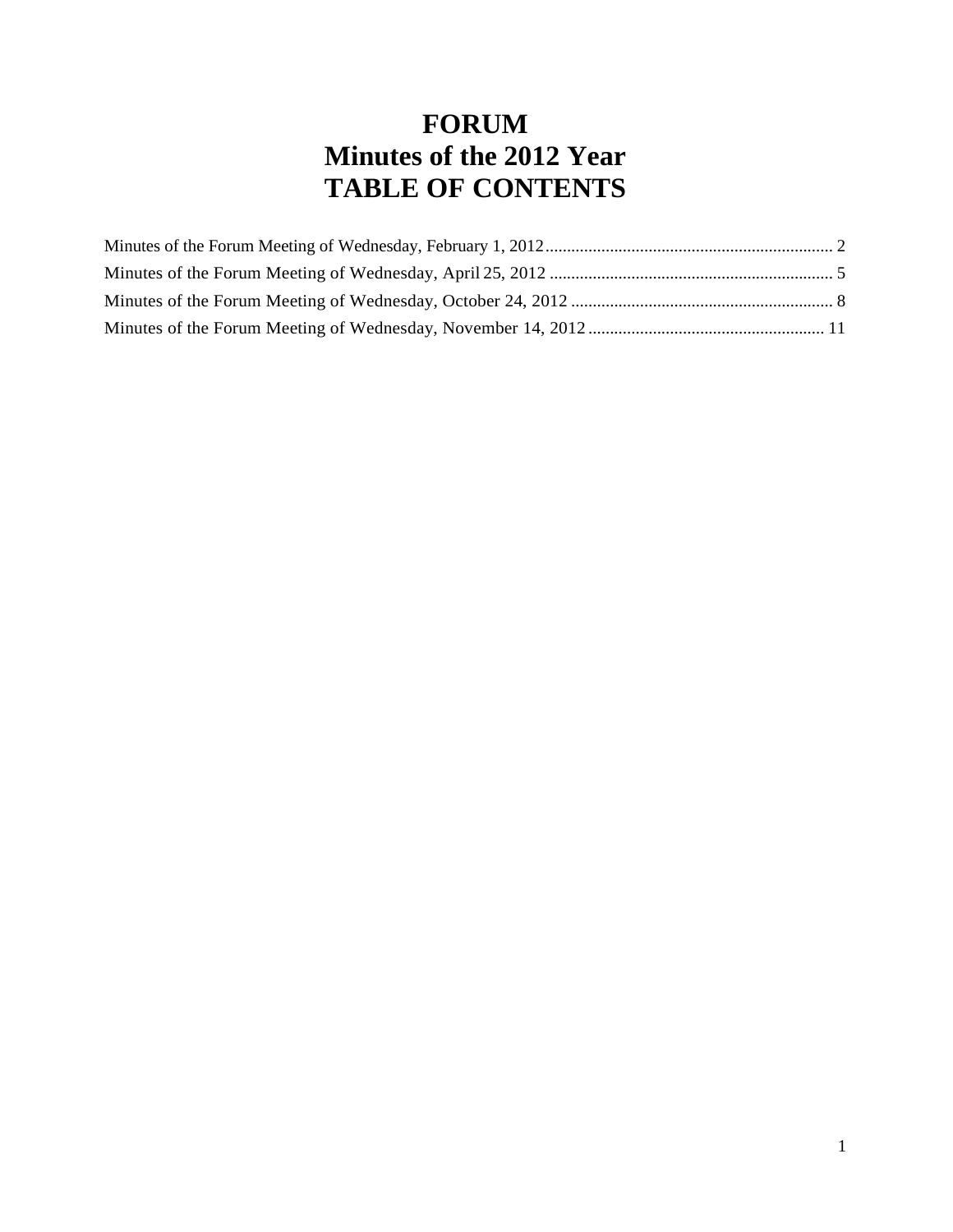# <span id="page-1-0"></span>**Minutes of the Forum Meeting of Wednesday, February 1, 2012**

Carl Chimi called the meeting to order on February 1, 2012, at 3 PM in the Multipurpose-A Room, Kehr Union.

Chairperson Mark Tapsak was absent.

**Present:** Wayne Mohr, William Harrar, Carl Chimi, Wendy Hoyt, Jennifer Whisner, Jennifer Raup, Dionne Somerville, Jason Oodeke, Steven Rier, Mike Pugh, Mark Decker, Walter Zilz, Noah Wasielewski, Timothy Phillips, Michael Coffta, John Riley, Tracey Schmidt-Jaynes, Lori Metzger, Naz Fallahian, Prateek Goorha, Brenda Cromly, Kevin Ball, Gretchen Osterman, Jimmy Gilliland, Shane Jaynes, Jim Hollister

**Guests who signed in:** Jerry Reed (Human Resources)

# **1. Approval of the Agenda for February 1, 2012**

A motion to approve the Agenda was made by John Riley; seconded by Gretchen Osterman. The agenda was approved by voice vote.

# **2. Approval of the Minutes of November 9, 2011**

A motion to approve the Minutes was made by John Riley; seconded by Mark Decker. The agenda was approved by voice vote.

*\*Correction from prior minutes for BUCC (A): Expect to get some proposals from GEC. Proposal to create a new bachelor's degree thru the IIT Department.*

**3. Announcements:** Carl Chimi read the following announcement from Mark Tapsak – The forum will meet on March 28. Although we have a room reserved for February 29 & April 25 (we will meet on these dates only if necessary). **The next meeting will be March 28.**

# **4. Reports by standing committees**:

A. **BUCC:** Carl Chimi reported they approved 2 courses that offer general education & chemistry points. The BUCC will be holding 2 extra meetings this semester 2/15 & 3/7; purpose of meetings is to discuss and come to resolution as to what is meant by  $2^{nd}$ language goal. At the first meeting languages & cultures will be there to present and other people are welcome to come and offer their viewpoints. The 2<sup>nd</sup> meeting will be largely BUCC deliberating about it and trying to come to come to some resolution.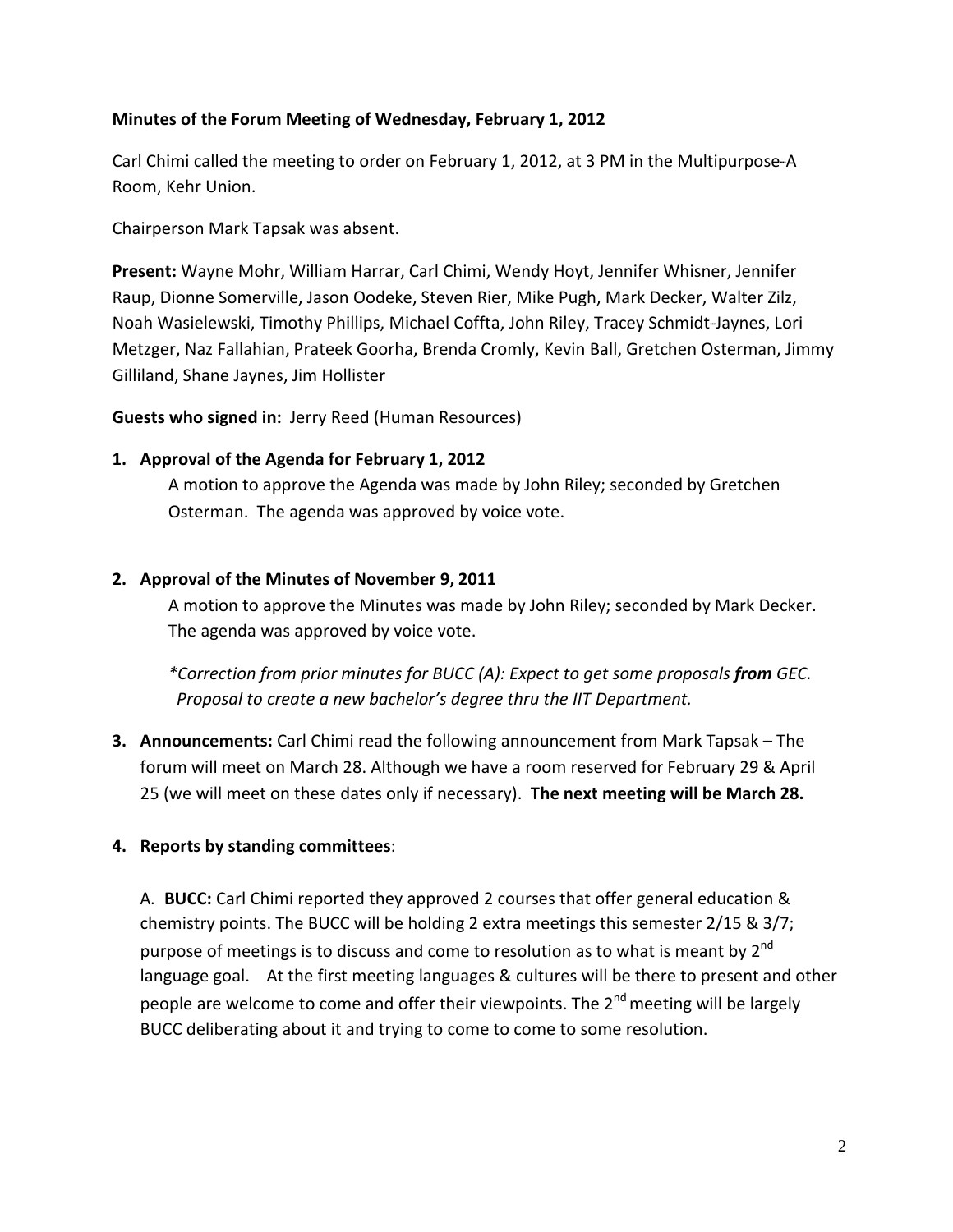At the last BUCC meeting there was a course change name: **Computer Forensics is now called Digital Forensics.**

B. **General Administration Committee:** Jerry Reed reported that the GAC will be having the  $1<sup>st</sup>$  meeting on the  $17<sup>th</sup>$  of February and the division of administration of finances are in the process of approving several administrative policies for updates and will be presenting them to the Forum soon.

C. **Planning & Budget:** Jonathan Lincoln reported next meeting is Feb 16. Feb 2<sup>nd</sup> meeting is cancelled. There has been a request by the governor that the state system give back 5% of the state appropriation. No decision has yet been made by the board of governors on how to respond to that request. The Council of Presidents is meeting this month w/Chancellor to discuss the issue for more clarity. State system has not made a decision yet on how to deal with this request.

D. **Student Life:** Jennifer Raup reported the next meeting is scheduled for February 10. Prior to break they submitted a recommendation to Dr. Somerville for the continued use of the University Pilot. Student consensus is that it is not really utilized. The committee recommends to move the pilot to the "virtual world" i.e. electronic version on line but also give each department a few hard copies.

Student Life is also in the process of reviewing all of the student life PRPs. At the end of the semester they were also discussing the PRP 4250 Aids Policy. Jennifer requested that the health center review that policy, the health center sent initial recommendations at the beginning of the semester but will continue to review the policy for the next meeting.

Student Life also reviewed the Student Harassment Policy PRP 4020. They are waiting for a faculty member on the committee to review the faculty/staff policy and then see if they can apply same information to the student policy. Dr. Somerville asked them to look at all of the PRPs.

**5. APSUF Elections:** No one to present.

# **6. Open Forum:**

Carl Chimi reported that Dr. Blake ensured that the new general education program will start in the fall.

Regarding academic integrity, Jennifer Raup stated that it is a violation of the internet policy to solicit or advertise on BOLT. She looked into student standards and students can sell their own notes but not instructor's notes. There is a network misuse policy, however,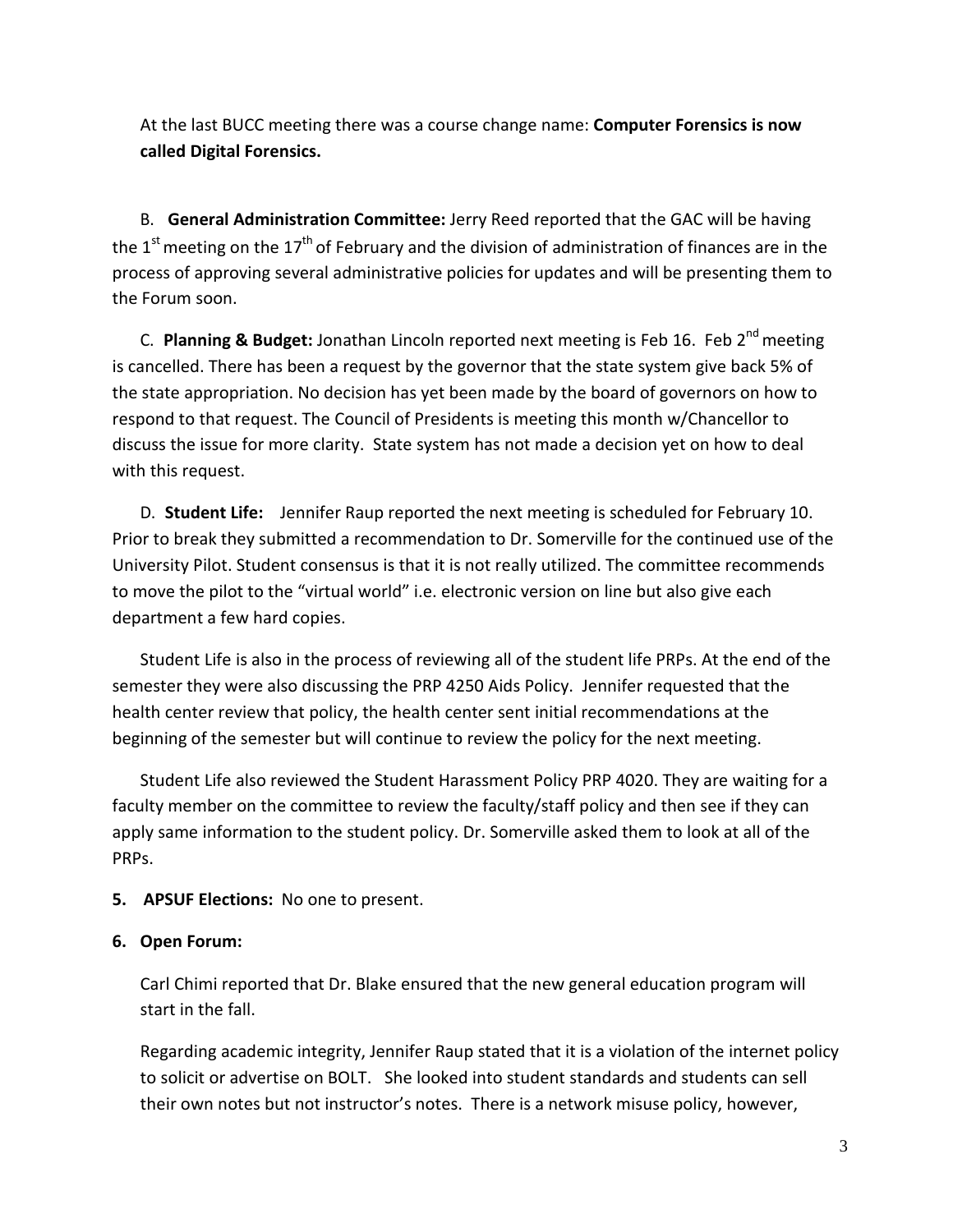students are oblivious to it. Faculty should put something in their syllabus about what students should or should not be doing.

**Adjournment**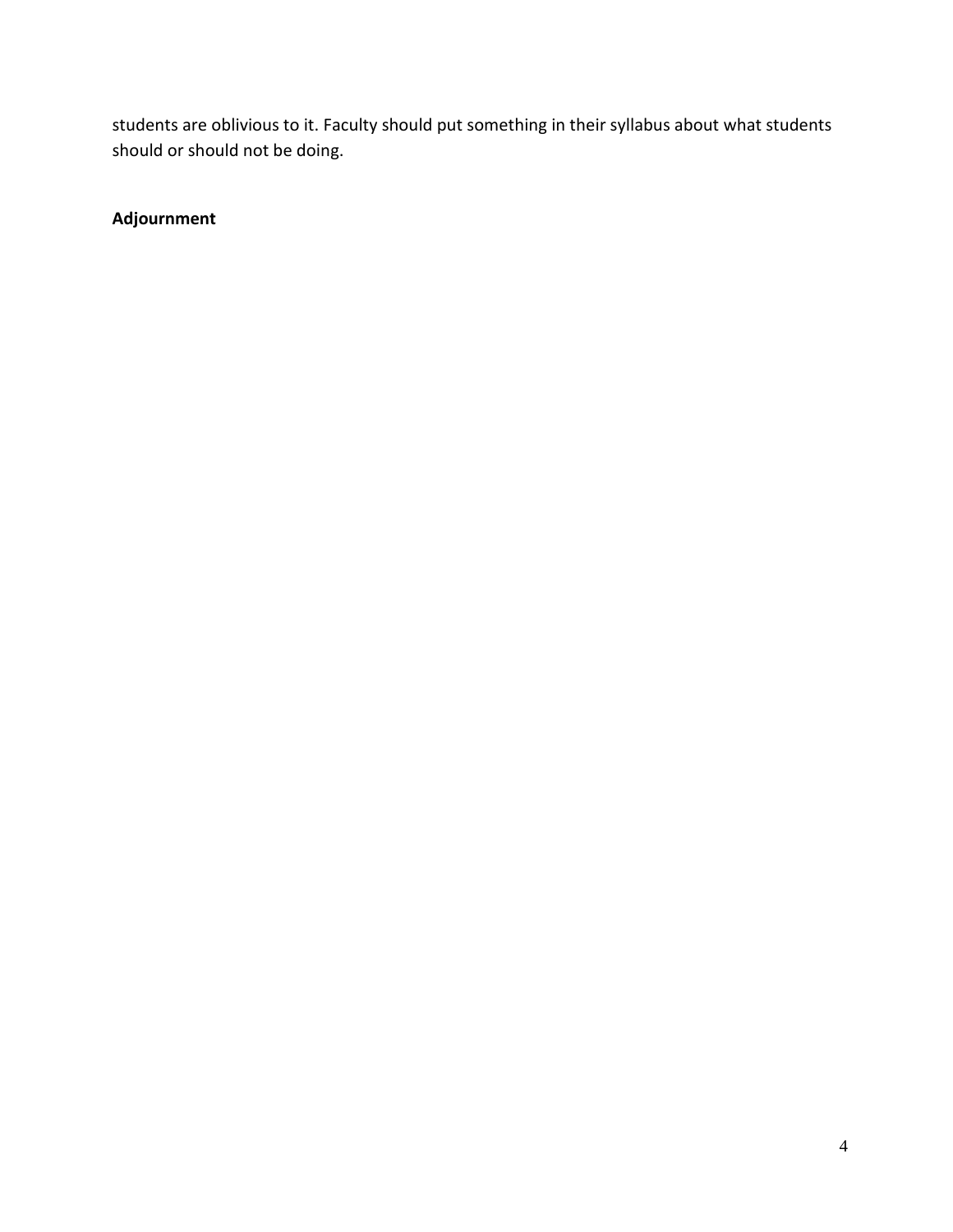# <span id="page-4-0"></span>**Minutes of the Forum Meeting of Wednesday, April 25, 2012**

Mark Tapsak called the meeting to order on April 25, 2012, at 3PM in the Multipurpose-A Room, Kehr Union.

**Present:** Ira Blake, John Polhill, Jerry Reed, Carl Chimi, Bob Wislock, Jen Raup, Wayne Mohr, William Harrar, Joyce Bielen, Conrad B. Orowitz, Michael Pugh, Mark Decker, Jonathan Ohn, Jennifer Whisner, Timothy Phillips, Mike Cofta, John Riley, Tracey Schmidt-Jaynes, Lori Metzger, Naz Fallahian, David Soltz, Gretchen Osterman, Jean Downing, Leglency Anderson, Jim Hollister, Noah Wasielewski, Safa Saracoglu, Shane Jaynes, Jennifer Raup, Richard Rugen

**Guests who signed in:** Belinda DeLeon, Sybil Holloway, Mike McFarland

# **1. Approval of the Agenda for April 25, 2012**

A. A motion to approve the Agenda was made by Gretchen Osterman; seconded by John Polhill. The agenda was approved by voicevote.

#### **2. Approval of the Minutes of February 1, 2012**

A. A motion to approve the minutes was made by John Riley; seconded by Mark Decker. The minutes were approved by voice vote.

#### **3. Announcements:** None

#### **4. Reports by standing committees:**

- A. **BUCC**: Carl Chimi reported that BUCC had approved approximately 50 courses for the new GEC program focusing mostly on courses likely taken by first year students. BUCC also passed an Academic Calendar and they are working on revisions to the Omnibus Form. Lastly, BUCC will be holding one extra meeting on May16.
- B. **General Administration Committee:** Jerry Reed reported on the following Policies: **PRP 5200 – Emergency Response Policy:** This policy has been shortened to reflect our adoption of an emergency response plan (not a policy) that is in accordance with the National Incident ManagementSystem.

**PRP 5221 – Safety Policy Statement**: This policy has been changed to better reflect our current practices at BU with regard to the safety community. **PRP 5230 – Policy for Releasing Information from Bloomsburg University Police to Marketing and Communication:** This is designed to control the flow of communication from the BU Law Enforcement to the media. In addition, Mr. Reed reported that PRP 5242 & PRP 5274 should not have been on the Forum Agenda. These policies are being eliminated.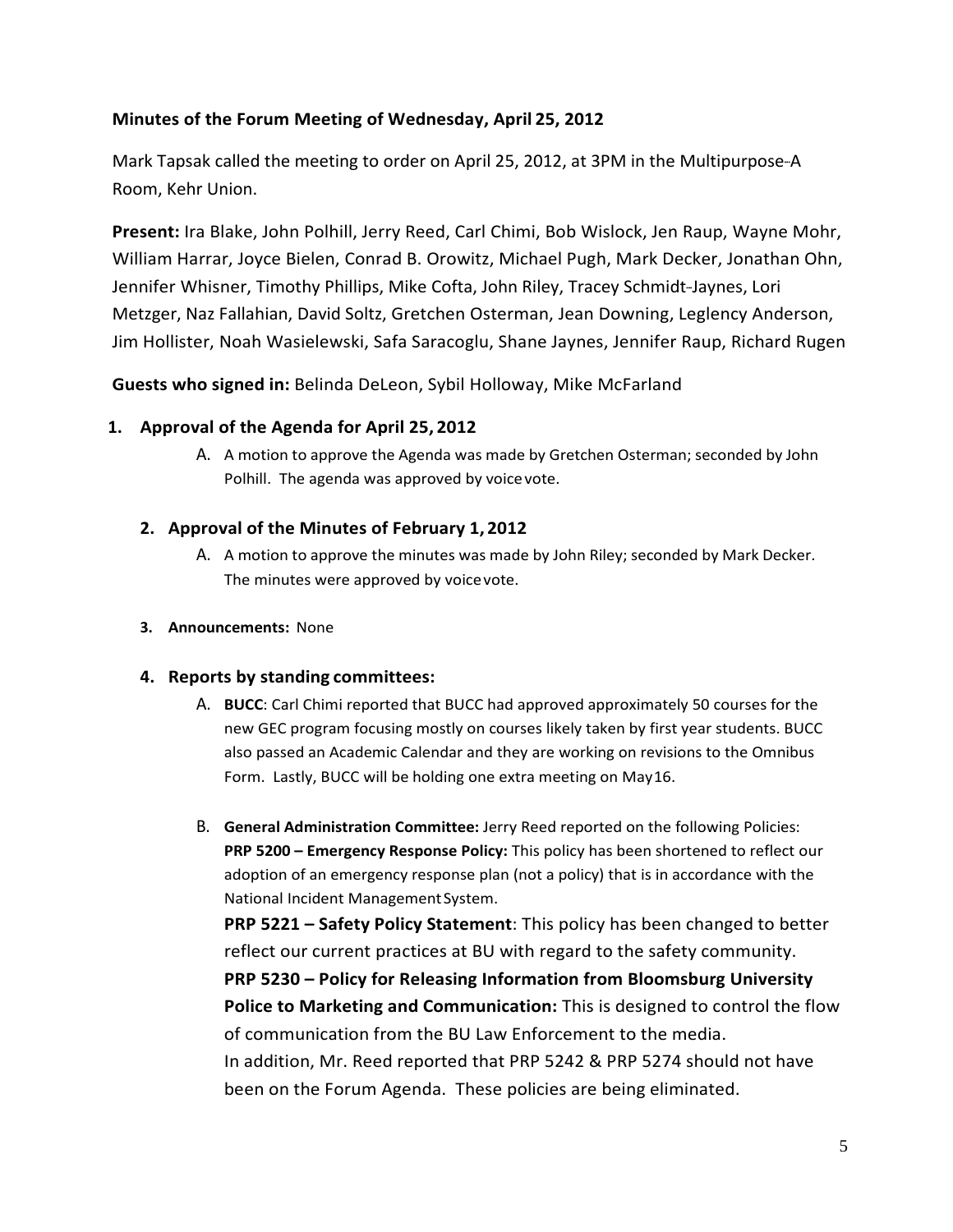Jerry also reported that the GAC recommends to abolish the following outdated polices: PRP 6605 – Blood donations PRP 6527 – Work related injury Reports PRP 6211 – Complement Control From

Rich Rugen reported on instituting an emergency policy for background and child abuse checks for volunteers who will be helping at the BU summer camps involving minors.

These background checks will also pertain to any outside organization(s) that we may contract with involving minors. The policy was developed in conjunction with PASSHE legal.

- C. **Planning and Budget:** Ira Blake reported that the subcommittees have no reports at this time. Our applications for enrollment in the fall were down 4%. However, our sister institutions enrollment rates were down at a greater rate, suggesting that BU continues to be an "institution of choice". The projected enrollment is 1,450. In addition, College Deans delivered college strategic plans to the committee. Lastly, the College of Education is anticipating its NCATE visit between November 4 --- 6 of this year.
- D. **Student Life:** Jennifer Raup reported that they held their last meeting on March 29. They are working on combining a number of the PRPs into the student code of conduct policy so as to make it more efficient for thestudents.
- **5. PRP 6814 --- Harassment and Discrimination Policy (first reading):** Bob Wislock discussed the details of PRP 6814 page by page (using the overhead projector) highlighting the proposed revisions. Major changes were made to pages 1 & 2 to include *Quid pro quo*. As suggested by PASSHE legal counsel, so as to be consistent with law in a court finding, the language will now reflect the ruling of the Third Circuit Court of Appeal in D*ejohn vs. Temple* . The changes on pages 5, 6 & 7 were grammatical changes. On Page 8 the Appendices are changed to provide more clarification and definitions.
- **6. Budget Summary:** Rich Rugen delivered a power-point presentation on the Distribution of E & G Revenue which focuses on Tuition & Fees, State Appropriation and all other revenue.
- **7.** Branding summary: Rosalee Rush presented a power-point on the Perception of BU. She reported that 7,750 surveys were sent out to faculty, staff, students & alumni asking for opinions on the perception of BU. Overall, there has been a good response and positive perception from the BU community. BU's marketing slogan will remain "A Great Place to BU". Eric Foster passed out Husky Booklets to everyone in attendance.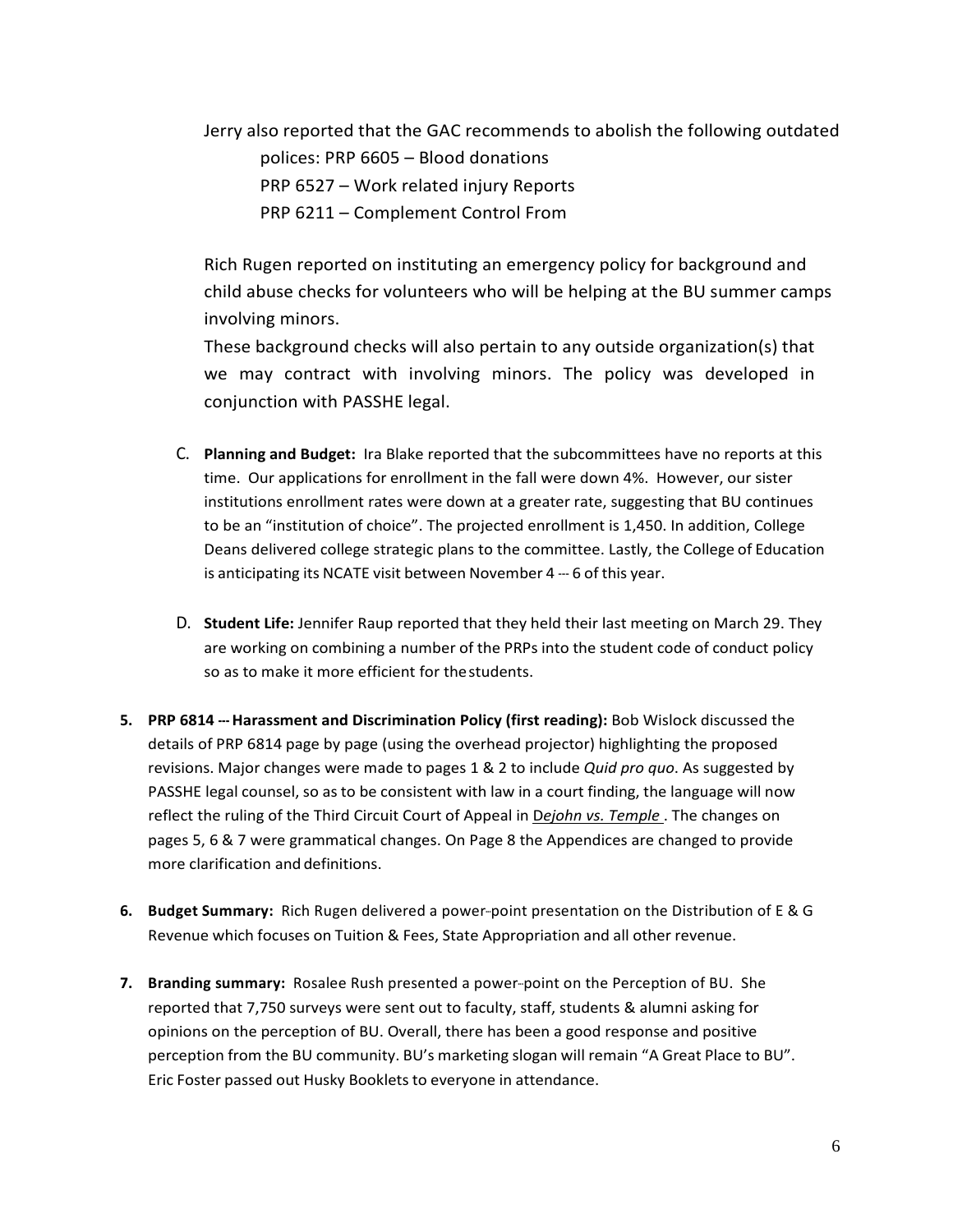- **8. Open Forum:** Mark Tapsak read a letter that he received from other PASSHE Senate and Forum leaders regarding budget cuts. Other schools have signed this letter and want to forward it on to Governor Corbett. Mark Tapsak will send this letter out electronically for everyone to review. John Polhill suggested that a letter should be written representing BU to send along with the letter written by the Chancellor.
- **9.** Adjournment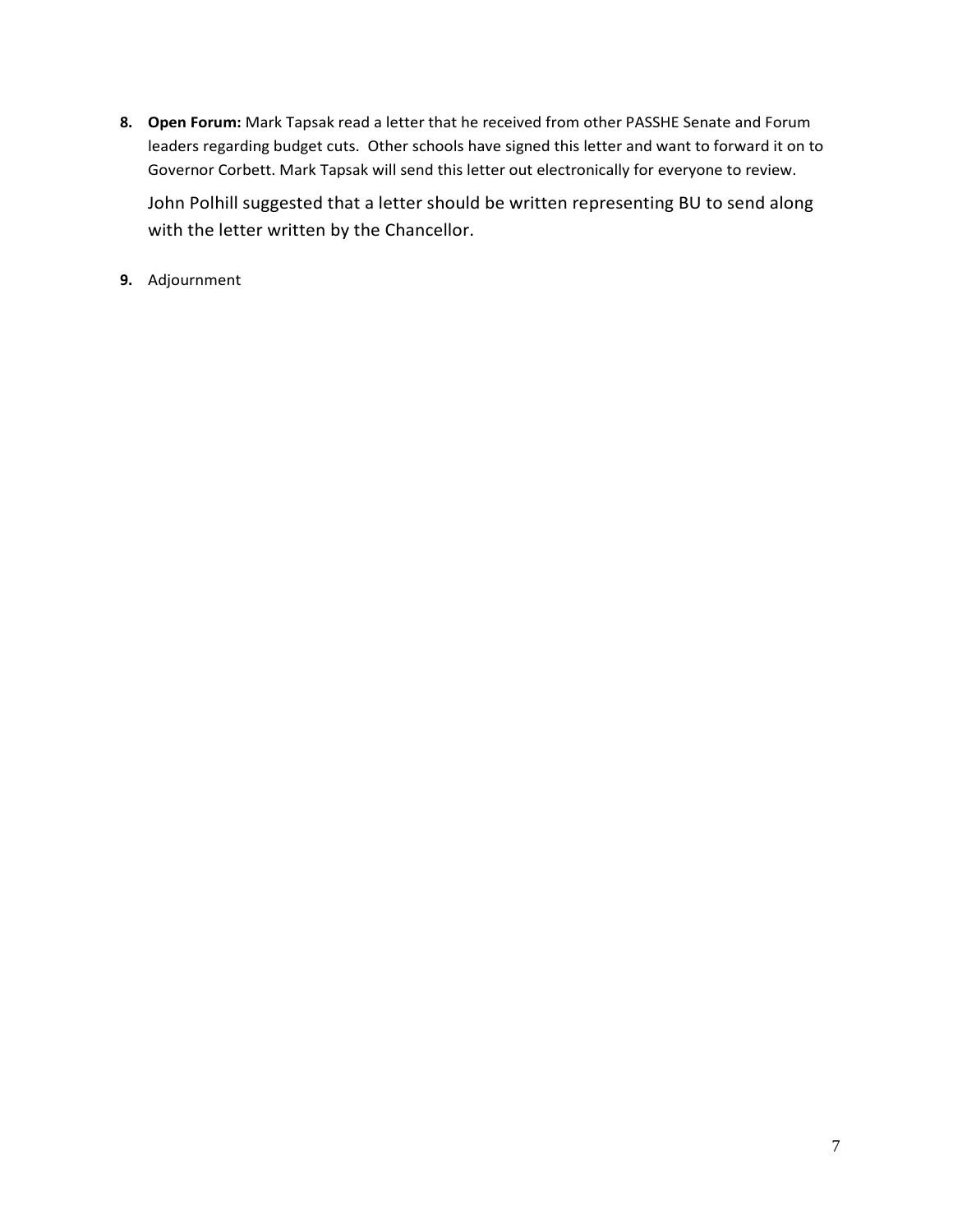# <span id="page-7-0"></span>**Minutes of the Forum Meeting of Wednesday, October 24, 2012**

Mark Tapsak called the meeting to order on October 24, 2012, at 3PM in the Multipurpose-A Room, Kehr Union.

**Present:** Steven Rier, Carl Chimi, John Riley, Ray Pastore, Deborah Stryker, Barbara Wert, Johan van der Jagt, Stephanie Shepherd, Jeff Long, Seung Hoon Jang, Matthew Slotkin, Kevin Ball, Jean Downing, Noah Mantino, Bridget Lynn, Jennifer Raup, Jim Hollister, Dione Somerville, Dong Zhang, Alison Stone-Briggs, John Holtzman, Lam Nguyen, Wayne Mohr, Joyce Beilen, Kristen Pelczarski, Mike Pugh, Mary Nagy, Marika Handakas, Mark Decker, Jerry Reed, Christine Haririan, Timothy Phillips, Lori Metzger, Naz Fallahian, Gretchen Osterman, Jimmy Gilliland, Christopher Armstrong, Bryan Masilotti, Matthew Witchey, Richard Rugan, Mike McFarland, Jonathan Lincoln, Jeff Mandel.

# **1. Approval of the Agenda for October 24, 2012**

A. A motion to approve the Agenda was made by John Riley; seconded by Gretchen Osterman. The agenda was approved by voicevote.

# **2. Approval of the Minutes of April 25, 2012**

- A. A motion to approve the Minutes was made by Mike Pugh; seconded by Wayne Mohr. The Minutes were approved by voice vote.
- **3. Announcements:** Dr. Tapsak announced the position of Forum Chair is open for nominations. If nominations are not received, he will accept the nomination.
- **4. Election of Forum Chair:** A motion to nominate Mark Tapsak was made by Gretchen Osterman; seconded by Mark Decker. A motion to close the nominations was made by John Riley; seconded by Jimmy Gilliland. The election of Mark Tapsak to the chair position was approved by voice vote.

#### **5. Reports by standing committees:**

- A. **BUCC**: John Riley reported that BUCC has had numerous meetings since the last report to the Forum, most of which were devoted to General Education proposals. In addition, a topic that received floor time during the most recent open meeting was the new legislation which permits us to offer applied doctorates without the approval of Indiana University of Pennsylvania.
- B. **General Administration Committee:** Jerry Reed brought forward three policies for a second reading and endorsement by theForum:

**PRP 5200 – Emergency Response Policy:** A motion was made to endorse PRP 5200 by John Riley; seconded by Mark Decker. PRP 5200 was endorsed by voice vote.

**PRP 5221 – Safety Policy Statement**: A motion was made to endorse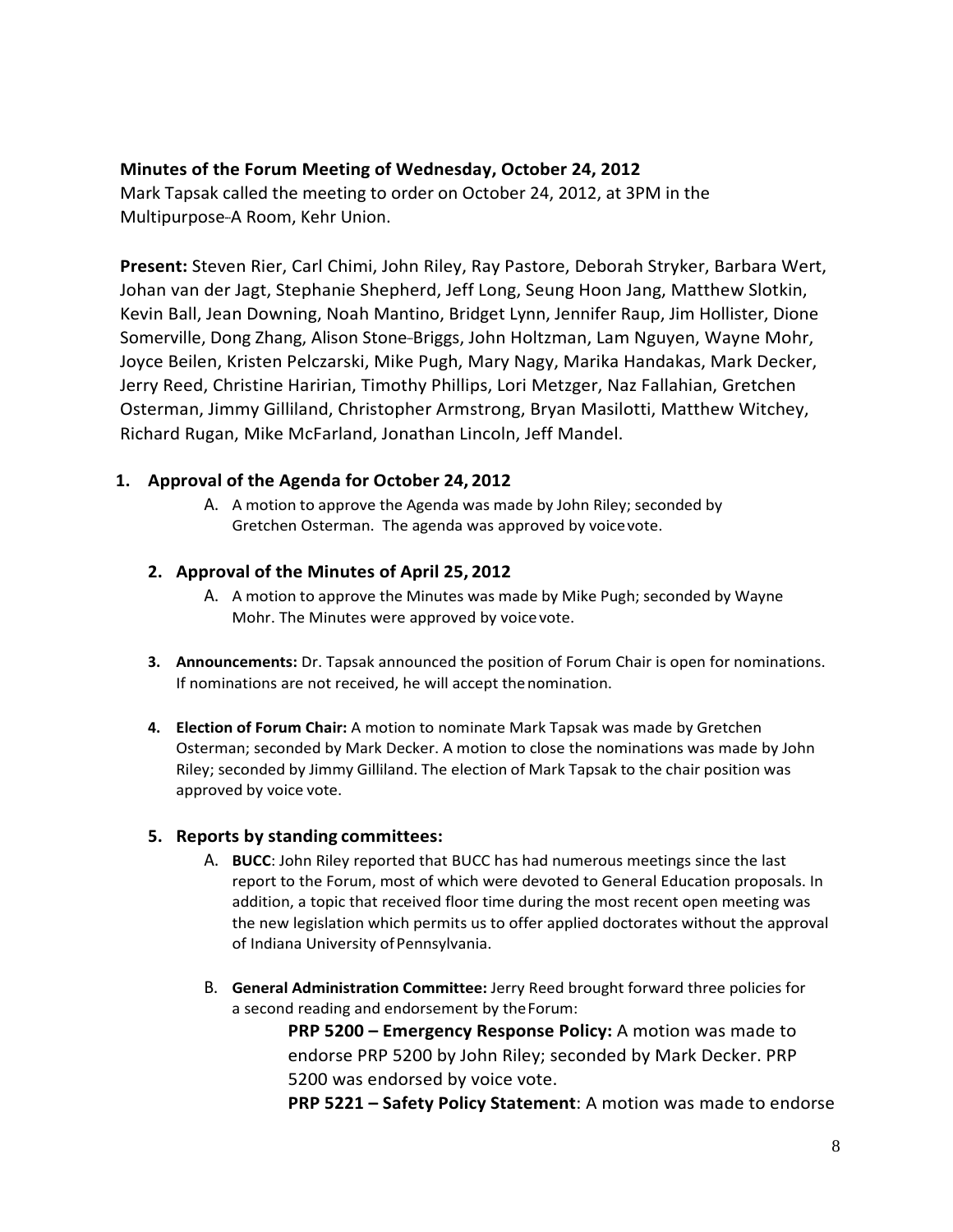PRP 5221 by John Riley; seconded by Mark Decker. PRP 5221 was endorsed by voice vote.

**PRP 5230 – Policy for Releasing Information from Bloomsburg University Police to Marketing and Communication:** A motion was made to endorse PRP 5230 was made by John Riley; seconded by Mark Decker. PRP 5230 was endorsed by voice vote.

In addition, Jerry brought forward two more policies for a first reading: **PRP 5450 - Green Procedure Policy: Administration-Procurement issued** as interim policy, effective immediately on October 10, 2012. Jeff Mandel reported that the intent of the policy is to make environmental consideration part of the buying decision process. The policy focuses on the 3 R's of waste management, namely Reduce, Reuse, and Recycle. Administration-Procurement will oversee this policy. **PRP 5451 – Energy Conservation Policy:** John Holtzman reported that one of the goals of PRP 5451 is to reduce our energy usage by 20 % over the next five years. Campus wide support will be needed to implement this policy.

- C. **Planning and Budget:** Ira Blake reported that subcommittees have no reports at this time. During the next scheduled meeting a presentation will be heard on the Gateway Programs and progress on our new the General Education program. Dr. Blake also reported that a presentation was given on the changing demographics. During the Meet and Discus meeting it was decided that there will not be a 2012-2013 Winter Session. Conversations will continue for a possible 2013-2014 Winter Session.
- D. **Student Life:** Jennifer Raup reported that their first meeting will be held on Friday, October 26, 2012. They will first elect a chair, and then review all of the changes and work that was accomplished during the last academic year.
- **6. Managed print services:** The presentation was introduced by Wayne Mohr, then delivered by Jeff Mandel. Ricoh performed a campus wide assessment of our print services in order to identify ways to reduce costs and establish control over efficiency. The most striking discovery was the disproportionate ratio of print devices (1,152) to employees (929). Overall cost per employee is \$48 per month for a total of \$44,616 per month across the campus. It is estimated that by consolidating, and upgrading a number of campus devices to 757 there could be realized a cost savings of \$8346 per month, or \$100,152 per year! The College of Business and the English Department have agreed to evaluate the new systems in order to provide data on how best implement the saving to the remainder of thecampus.
- **7. Open Forum**: No announcements.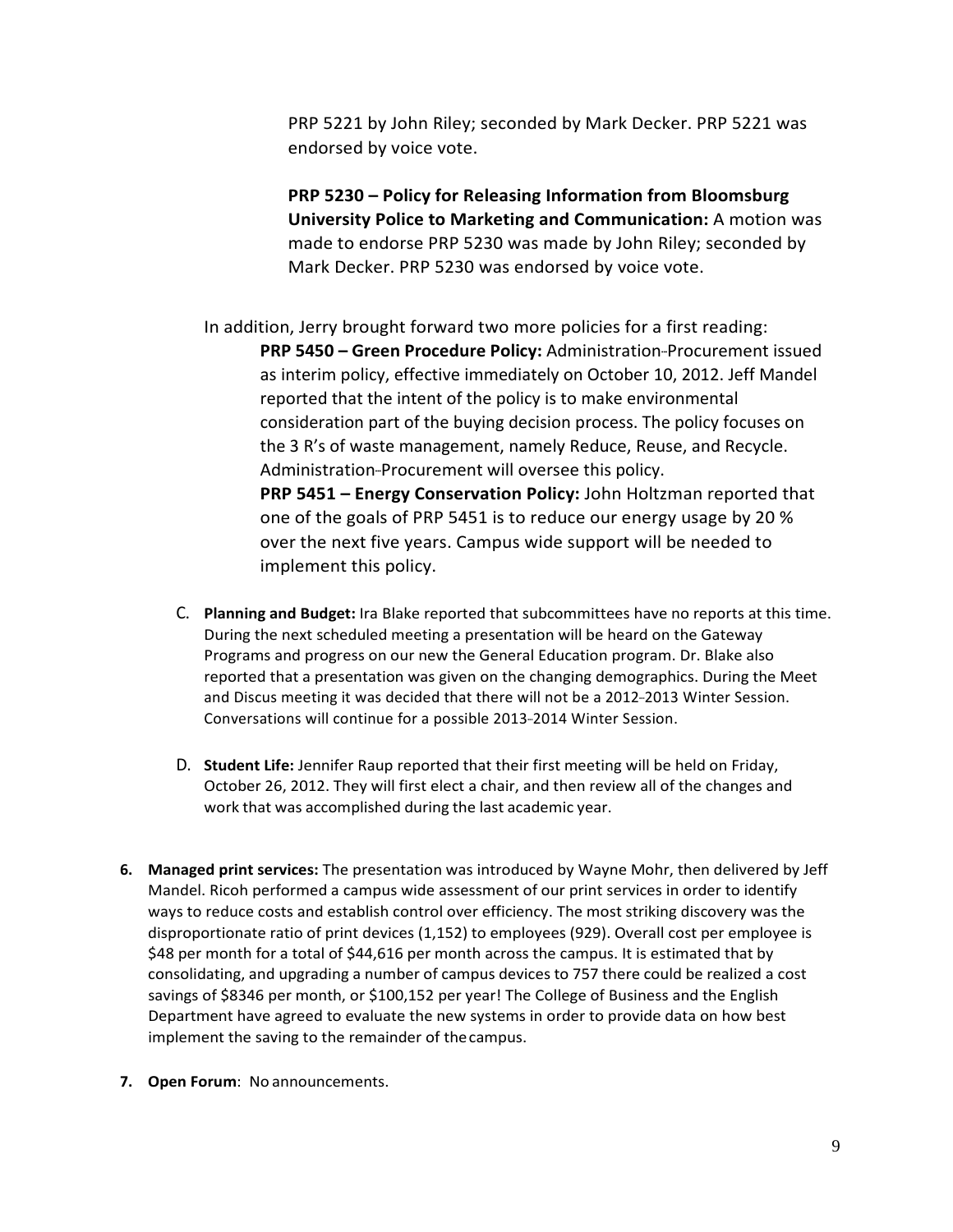**8. Adjournment:** The meeting was adjourned at approximately 3:50 by Mark Tapsak.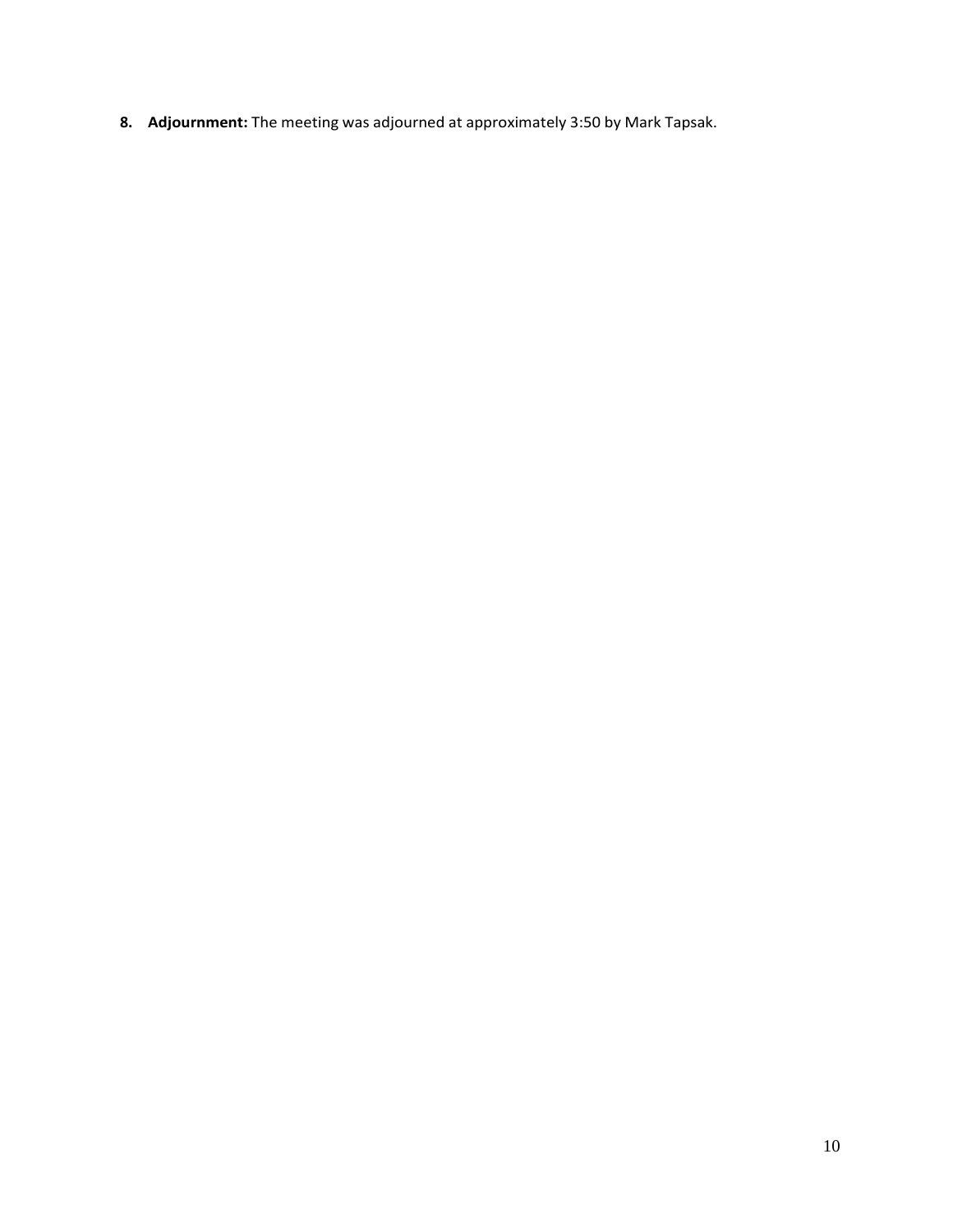# <span id="page-10-0"></span>**Minutes of the Forum Meeting of Wednesday, November 14, 2012**

Mark Tapsak called the meeting to order on November 14, 2012, at 3PM in the Schweiker Room, Andrus Library.

**Present:** Steven Rier, Carl Chimi, John Riley, Ray Pastore, Deborah Stryker, Stephanie Shepherd, Jeff Long, Seung Hoon Jang, Matthew Slotkin, Kevin Ball, Jean Downing, Dong Zhang, Lam Nguyen, Wayne Mohr, Joyce Beilen, Marika Handakas, Mark Decker, Lori Metzger, Naz Fallahian, Gretchen Osterman, Jimmy Gilliland, Mike McFarland, Jonathan Lincoln, William Harrar, Noah Wasielewski, Kristina Wood, Darla Bressler, Leglency Anderson, Angela LeValley, Jennifer Whisner, Brenda Cromley, Sybil Holloway.

# **1. Approval of the Agenda for November 14, 2012**

A. A motion to approve the Agenda was made by John Riley; seconded by Carl Chimi. The agenda was approved by voice vote.

# **2. Approval of the Minutes of October 24, 2012**

- A. A motion to approve the Minutes was made by John Riley; seconded by Wayne Mohr. Carl Chimi abstained. The Minutes were approved by voice vote.
- **3. Announcements:** No announcements.

#### **4. Reports by standing committees:**

- A. **BUCC**: Carl Chimi reported that BUCC approved a number of proposals for General Education. He estimates there are approximately 130-140 classes close to being approved. They must then be approved by the Provost.
- B. **GEC**: John Riley reported that they are reviewing numerous proposals.
- C. **General Administration Committee:** Jerry Reed was absent. Mark Tapsak brought forward two policies for a second reading and endorsement by the Forum:

**PRP 5450 – Green Procurement Policy:** A motion was made to endorse PRP 5450 by John Riley; seconded by Carl Chimi. PRP 5450 was endorsed by voice vote.

**PRP 5451 – Energy Conservation Policy**: A motion was made to endorse PRP 5451 by John Riley; seconded by Carl Chimi. PRP 5451 was endorsed by voice vote.